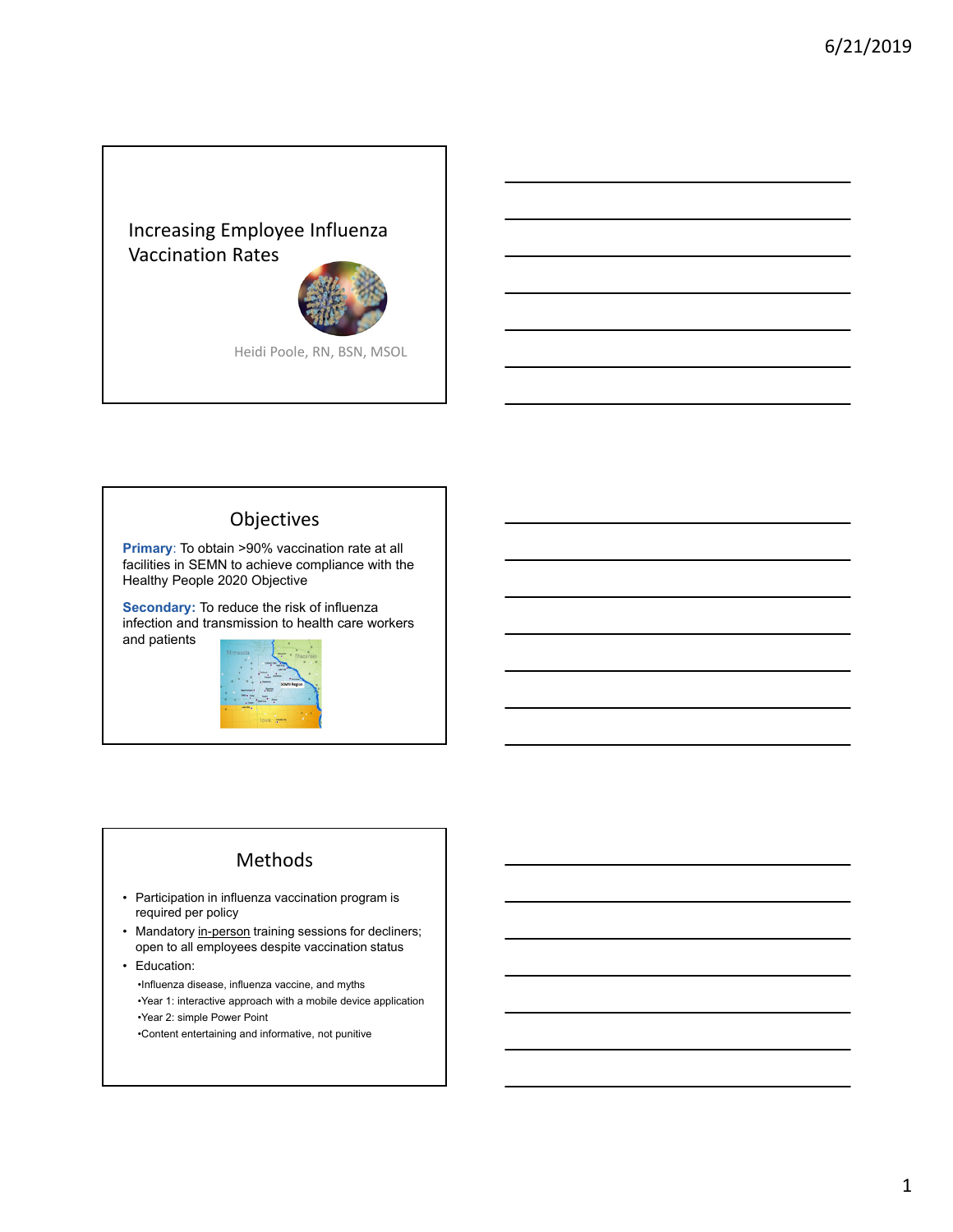# Methods



- Education (Continued):
	- sessions offered after vaccination campaign days completed
	- Offered on variety of dates, times, and campuses – Paid time to attend
	-
- Online declination link provided after session attended



# **Conclusions**

- Barriers to the declination process = staff preference of less time required to receive shot vs. education session
- In-person education did not influence the employees' decision to receive the flu shot after the sessions occurred
- Ongoing efforts and research is required to maintain employee vaccination rates greater than 90%
- Other facilities within the health system are opting to provide in-person education before declination based upon these results to improve their influenza vaccination program rates
- Increased Effort Required to Decline Influenza Vaccination Leads to Higher Employee Vaccination Rates